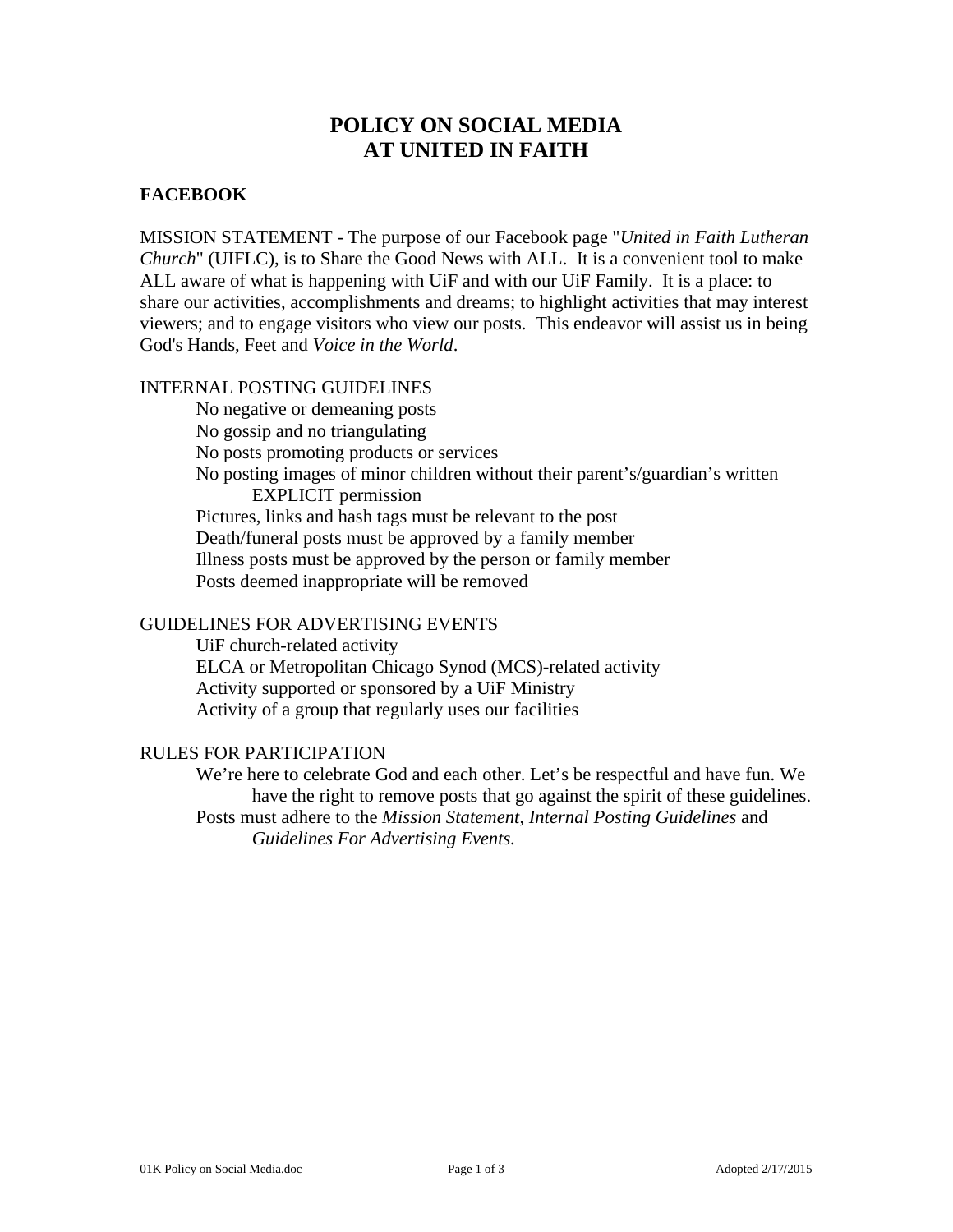## **TWITTER**

MISSION STATEMENT - The purpose of our Twitter page, "*@UIFLutheran*," is to Share the Good News with ALL. It is a convenient tool to let ALL know that ALL ARE WELCOME at UiF. It is a place to praise the Lord, to highlight activities that may interest followers, and to engage visitors who view our tweets. This endeavor will assist us in being God's Hands, Feet and *Voice in the World*.

## INTERNAL POSTING GUIDELINES

No negative or demeaning tweets—they should be positive No gossip and no triangulating No tweets promoting products or services No posting images of minor children without their parent's/guardian's written EXPLICIT permission Pictures, links and hash tags must be relevant to the tweet Tweets deemed inappropriate will be removed

## GUIDELINES FOR ADVERTISING EVENTS

UiF church-related activity ELCA or Metropolitan Chicago Synod (MCS)-related activity Activity supported or sponsored by a UiF Ministry Activity of a group that regularly uses our facilities

#### RULES FOR PARTICIPATION

We're here to celebrate God and each other. Let's be respectful and have fun. We have the right to remove posts that go against the spirit of these guidelines. Posts must adhere to the *Mission Statement*, *Internal Posting Guidelines* and *Guidelines For Advertising Events.*